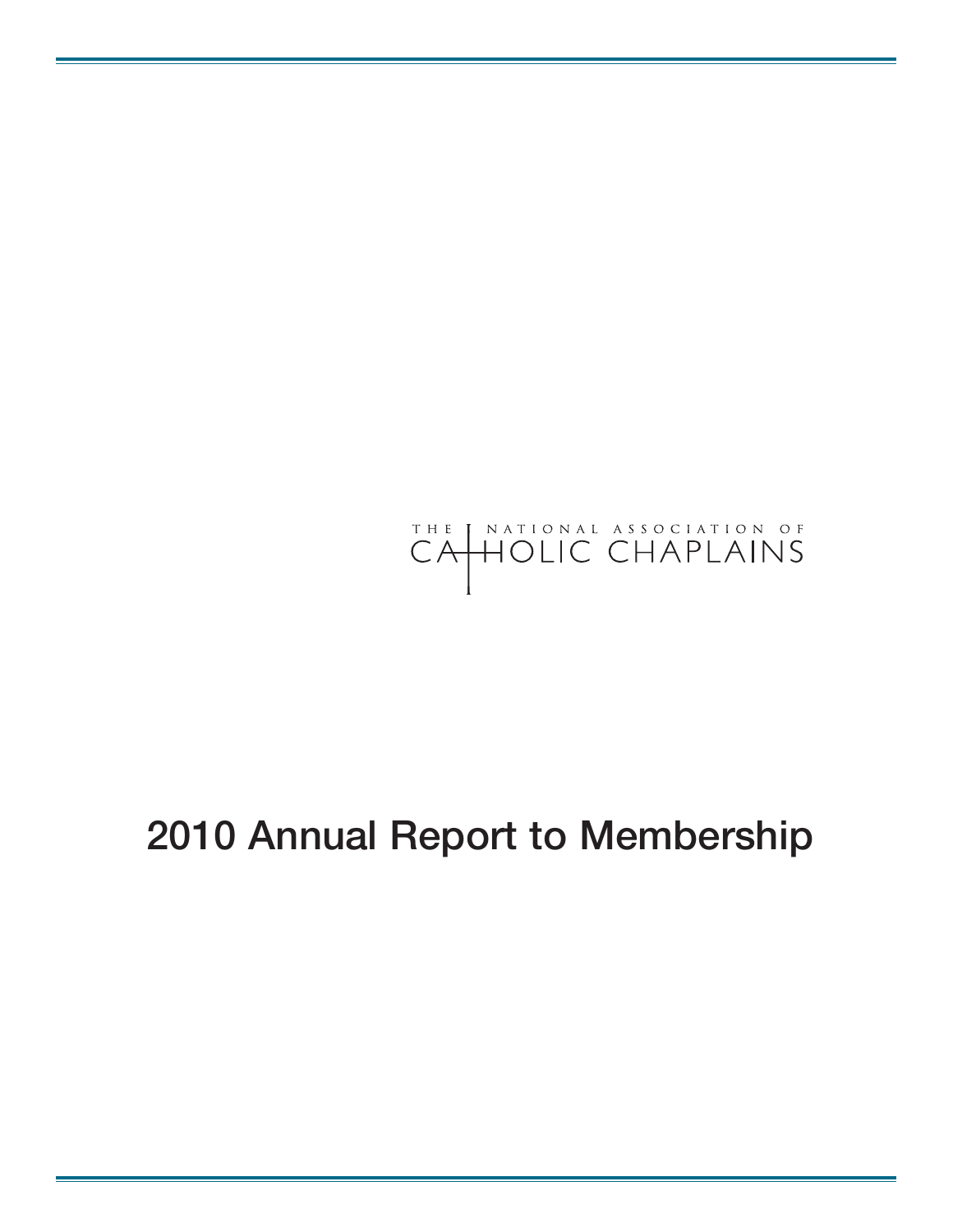### **Letter from the Chair**



*Alan Bowman*

#### Greetings,

Thank you for making time to review this annual report. It is truly a privilege to serve as your new chair of the Board of Directors. In this brief annual report that I offer on behalf of the Board of Directors, I would like to express my gratitude for all of those members who volunteer their time, talent, treasure and services to make NACC a member organization that is truly able to live its mission statement: *The National Association of Catholic*

*Chaplains advocates for the profession of spiritual care and educates, certifies, and supports chaplains, clinical pastoral educators, and all members who continue the healing ministry of Jesus in the name of the Church.*

The National Association of Catholic Chaplains exists as a part of the larger mission of the church. Through the networking of our members and their many services that you will read about in the annual reports that follow, NACC is serving its members, the church, and people who seek healing and God's loving presence. NACC is reaching out in collaboration with others in the church and with other professional organizations to extend the healing ministry of Jesus. If you are an NACC member, please read the reports that follow noticing who is serving in leadership in each of the commissions, committees, task forces as well as those who serve with them. Then I invite you to take a moment to thank them for their service and to engage them in conversation regarding how leadership may better serve our members and how you might join with us in contributing to one or more of the areas highlighted in the reports that follow.

If you are not a member but are reading this as someone who may be interested in learning more about NACC and perhaps becoming a member, I would like to encourage you to review all of the attached reports and invite you to participate in an Annual Conference and/or a local educational event sponsored by NACC. I would like to also invite you to contact one of our members in a location near you and learn more about NACC and the ministries that our members provide to so many patients and residents, their loved ones and the staff or associates who care for them. Once you do, I hope and pray that you will prayerfully consider if God is calling you to join in this powerful ministry through which we are privileged to witness God's compassionate and healing presence.

I would like to conclude with expressing gratitude once again to all of our members who serve NACC in so many generous and gracious ways, with a special thanks to Barbara Brumleve who completed her term as the chair of the Board as well as Karen Pugliese, Paul Marceau and Norma Gutierrez who each completed their terms on the Board. Finally, I also want to thank David Lichter, our executive director, and all of the staff who serve so capably in our national office. Please greet them when you see them next and thank them for their generous service.

> *Alan Bowman Current Chair, NACC Board of Directors*

## **2010 Board of Directors**

#### **CHAIR**

Barbara Brumleve Springfield, MO bbrumleve58@gmail.com

#### **CHAIR ELECT/SECRETARY**

Alan E. Bowman Catholic Health Initiatives Englewood, CO alanbowman@catholichealth.net

#### **TREASURER**

Bonnie J. Burnett CHRISTUS Schumpert Health System Shreveport, LA bonnie.burnett@christushealth.org

#### **EPISCOPAL LIAISON**

Most Rev. Randolph R. Calvo Bishop of Reno Reno, NV BishopC@catholicreno.org

Rev. John T. (Jack) Crabb, SJ Portland, ME jebbiejack@juno.com

Norma Gutierrez, MCDP Chula Vista, CA srnor@msn.com

Geraldine M. Hoyler, CSC Notre Dame, IN ghoyler@cscsisters.org

Rev. Baaju Izuchi, CSSp Houston, TX baajuizuchi@yahoo.com

Paul D. Marceau South Bend, IN marcwater21@hotmail.com

John M. Pollack National Institutes of Health Bethesda, MD pollackj@cc.nih.gov

Karen Pugliese Central DuPage Hospital Winfield, IL karen\_pugliese@cdh.org

**EX-OFFICIO** David A. Lichter Executive Director National Association of Catholic Chaplains Milwaukee, WI dlichter@nacc.org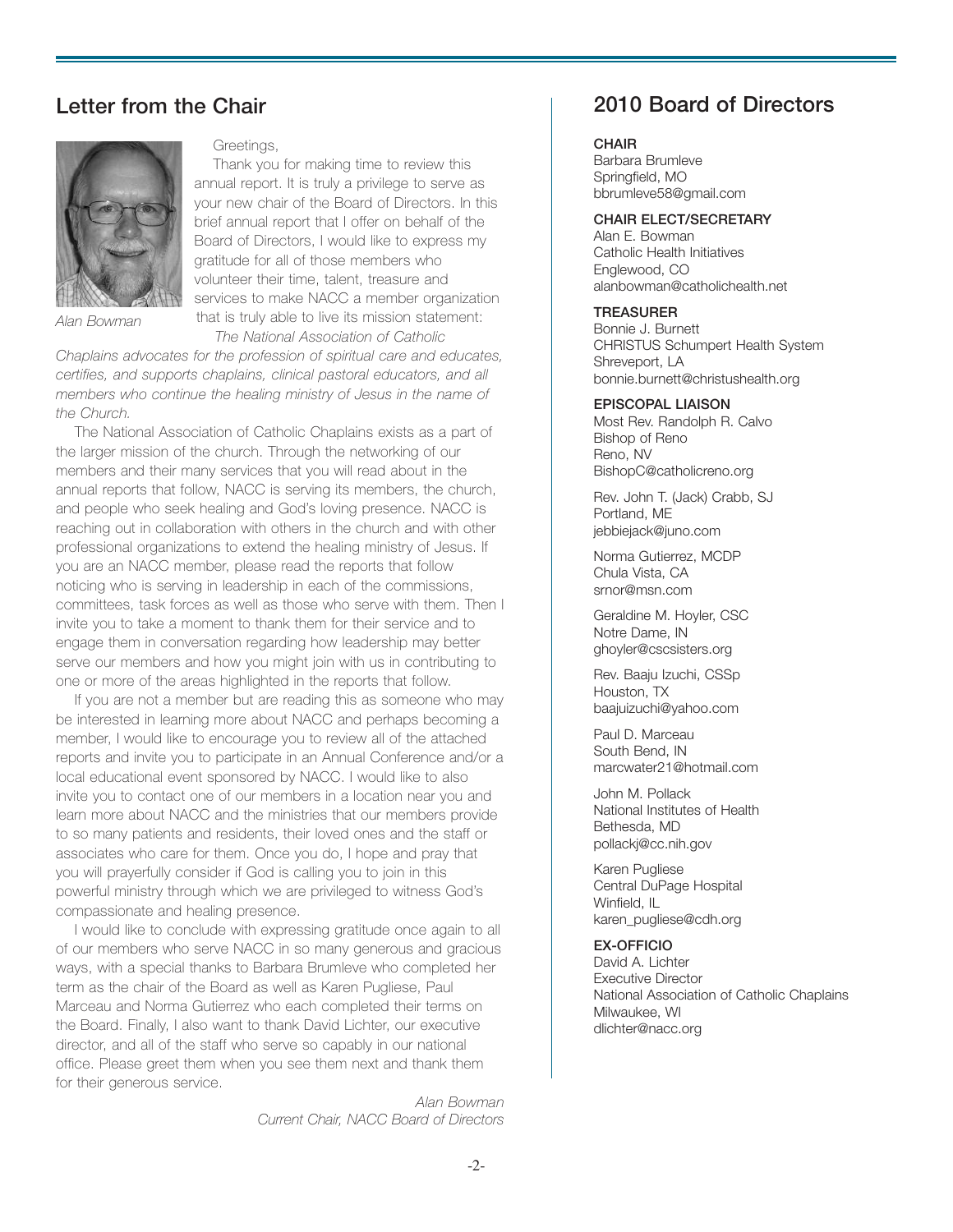#### **Letter from the Executive Director**



*David A. Lichter*

In the January-February 2010 issue of *Vision*, I began the executive director's column with: *A blessed 2010 to all of you! 2010! A new decade! I asked myself, "What is the most important emphasis for us this year?" Only one word surfaced immediately – leadership. 2010 needs to be for NACC – "Leadership 2010"! Leadership has diverse definitions, such as motivating or directing others to achieve a goal. For NACC, let me offer this leadership vision: be*

*an inspirational, persuasive influence that positively impacts your organization (including NACC) to fulfill its mission.*

I am grateful to our many members for their leadership in their professional settings as spiritual care leaders, and in NACC in the numerous ways that leadership is exercised. In my column reference above (http://www.nacc.org/vision/Jan\_Feb\_2010 /ed.asp), I cited several ways we could be inspirational, persuasive influences to one another. Thank you for embracing your call!

Overall, the NACC had a good year in 2010. We continued to implement the goals of the 2007-2012 Strategic Plan. We have worked hard "to support association members with creative educational, spiritual, and communication opportunities" (Goal I). Audio conferences, local events, NACC Now, special ministry (CPE Supervisors, palliative/hospice care, long-term care, 40ish and under, deacons, etc.) conference calls, state liaisons, resources on the website, are many of the ways we have sought to help you connect with and support one another.

We have continued to "promote the profession of chaplaincy" (Goal II) by partnering with Catholic Health Association, participants in the Spiritual Care Collaborative, many graduate programs in ministry, and several individual healthcare systems. We have been able to broaden the awareness of chaplaincy as a profession and to seek ways to advance chaplaincy as a profession. We continue to seek ways to partner with systems to help them strengthen their pastoral care departments.

In fall 2009, the Board re-prioritized goals, stressing three: III. Strengthening the NACC's relationship within the Catholic Church, IV. Membership growth, and VI. Financial Health, and two process goals of collaboration and more leadership dispersed to volunteer members.

The priority on our church relations has focused on our bishops, other Catholic ministerial associations, Catholic graduate ministry programs, and being engaged in the planning of the next Symposium on Lay Ministry at Collegeville, MN. 2010 saw the completion of Bishop Randolph Calvo's appointment as NACC episcopal liaison, and the beginning of Archbishop Paul Coakley's appointment as the NACC liaison. We are grateful to both of them for their leadership and support.

NACC Board member John Pollack and I participated Dec. 1- 2, 2010, in the Leadership Forum with National Catholic Ministry Associations, that provided education on board development. The NACC's board assessment was highlighted for its strengths. This gathering provides the NACC with important relationship building with the leaders of other Catholic ministry associations.

The NACC continues to communicate with graduate ministry program leaders to provide resources on chaplaincy for their students. Finally, the NACC has been involved in the planning for the second National Symposium on Lay Ecclesial Ministry, scheduled to take place August 5-8, 2011, in Collegeville MN.

The priority on membership growth is critical, as we had lost nearly 7% of our members in 2009 mainly due to retirements. In 2010 our membership decline was only 3%, as we had more new members join us and fewer current members leave. As you know, two-thirds of our members are 60 and older; we have 900 fewer (50 percent less) religious women since 2000, and our lay members doubled in membership in the 1990s (from 557 to 1,061) and grew incrementally in the 2000s (133 more). We realize many external factors affected these trends, such as a decline of women religious vocations, some lack of clarity about lay ecclesial ministry, the financial challenges of getting a master's degree (plus CPE), and uncertainty about spiritual care positions in health systems due to the poor economy. However, we continue to encourage members to share the chaplaincy ministry, and to encourage others to pursue this ministry. We will need more board certified Catholic chaplains in the very near future! We are encouraged by the number of men and women who contact us through e-mail and the website about chaplaincy.

As to financial health, we have been blessed in 2009 and 2010 with two good financial years, as over the past three years we reduced expenses (2007/\$969,000 – 2010/\$848,000), and increased revenue (2007/\$858,000 – 2010/\$933,000), by reducing staff 2.5 FTE, doing more electronically, going online with *Vision*, increasing the annual giving campaign and other giving (now about 10% of income), increasing revenue from education offerings. We will also be moving to a new office in late January 2011 (three-year lease until Jan. 31, 2014) that will reduce space (33%) and office related expenses (39%). However, our financial forecast shows we need to continue to prepare for a new way to structure/provide services in the future.

I am grateful to the many partnerships with the associations within the Spiritual Care Collaborative, with Catholic Health Association and so many Catholic systems, and the many ministry formation programs. We work together to fulfill one another's missions.

I am also grateful to and encouraged by our members' networking and involvement in education offerings, our growing leadership on committees, commissions, panels, task forces, and board, as well as by our commitment to planning for the future.

Gratefully,

*David A. Lichter NACC Executive Director*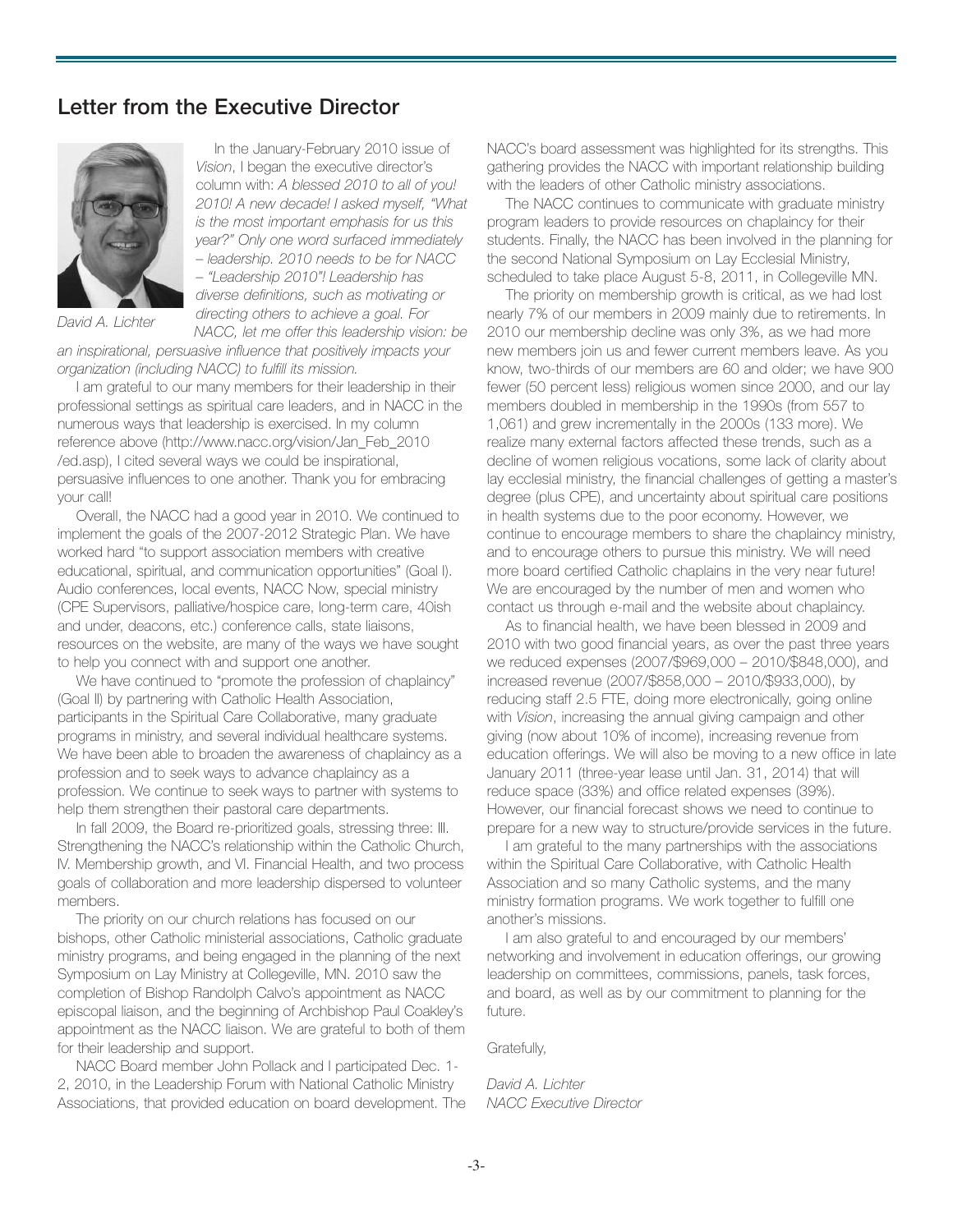## **Governance Committee**

According to the bylaws of the National Association of Catholic Chaplains, the charge of the Governance Committee is:

> *… to review and monitor the Board's composition, functions, communications, and performance effectiveness. Performance effectiveness will include, but will not be limited to, education and evaluation of the Board. The Governance Committee will also be responsible for human resource issues, nominations for Board membership, and the review and updating of the bylaws when necessary.*

During 2010 the Governance Committee continued its efforts toward creating uniform policies and practices throughout the NACC governance structure in order to facilitate efficiency, transparency and timely succession planning for elected and appointed members of the NACC Board, committees, commissions and panels. Specific actions include:

- ▼ Provided template for roles and responsibilities of commission and panel chairs
- ▼ Changed language to be consistent with the bylaws regarding chair renewals
- ▼ Provided a template for annual reporting to Board
- ▼ Clarified lines of communications and responsibilities between Nominations Panel, Governance Committee and Board
- ▼ Revised template for the Agenda Item Submission Form
- ▼ Conducted an online voting process to elect members to the Board of Directors and developed a timeline to facilitate the nominations and election process in future years
- ▼ Developed online edition of the NACC Board Manual that is accessible to all Board members

In order to fulfill its charge for performance effectiveness, the Governance Committee recommended and the Board accepted a meeting format that includes timely feedback on Board process and task accomplishment. Additionally the committee oversaw the second annual Board assessment survey in which Board members expressed their degree of satisfaction with the work of the Board, its decision-making process, internal communications, and the Board's committee structure. The assessment tool, which included 18 items on a Likert scale, allowed respondents to make free text comments. The results of this assessment will be used to develop Board educational materials and improve processes in 2011. Also in this category the committee updated the NACC Board Manual and worked to establish an orientation and mentor program for new Board members.

The Governance Committee each year oversees the work of both the Nominations Panel and the Awards Task Force. The Governance Committee is extremely grateful to the Nominations Panel members for their professionalism and faithfulness in recruiting candidates for NACC positions. The work is timeconsuming but essential to the organization's succession planning and members' engagement in the organization. Please refer to the Nominations Panel report for a full description of its work.

With respect to the Awards Task Force, the members reviewed nominations submitted by the membership for the Outstanding Colleague and the Distinguished Service Awards. The recipients of those awards, which will be given at the 2011 NACC National

Conference in Milwaukee, are respectively, Ms. Christina Puchalski, MD, and Sr. Colette Hanlon, SC.

Governance Committee plans for 2011 include

- ▼ ongoing review of NACC policies, procedures and governance structure
- ▼ overseeing the elections process for the vacancies that will occur
- ▼ reviewing the processes for overall Board assessment and evaluation of individual Board members' contributions, and recommending a process by which Board members eligible for reappointment are evaluated
- ▼ reviewing the 2010 Board Assessment and developing action items for consideration of the Board
- ▼ planning for and development of a new organizational strategic plan to begin in 2012
- ▼ working with the Nominations Panel on succession planning

#### *Paul Marceau John Pollack Co-Chairs, Governance Committee*

Members: : Mr. Paul Marceau (Co-chair), Mr. John Pollack (Co-chair), Rev. John T. (Jack) Crabb, SJ, Sr. Norma Gutierrez, MCDP, Ms. Ann E. Hurst, Rev. Baaju Izuchi, CSSp, Ms. Karen Pugliese, Sr. Barbara Brumleve, SSND, (ex-officio), with staff members Mr. David Lichter, Ms. Cindy Bridges

## **National Office Staff**

**Executive Director** David A. Lichter, DMin

**Certification and Education Coordinator** Susanne Chawszczewski, PhD

**Association Support Coordinator** Cindy Bridges

**Administrative Specialist/Certification** Rose Mary Blanco-Alvarado

**Administrative Specialist/Education Programs** Jeanine Annunziato

**Administrative Specialist/Information Technology and Special Projects** Philip Paradowski

**Administrative Specialist/Membership** Mary Pawicz

**Administrative Specialist/Finances** Sue Walker

**Office Assistant-Renewal of Certification** Becky Evans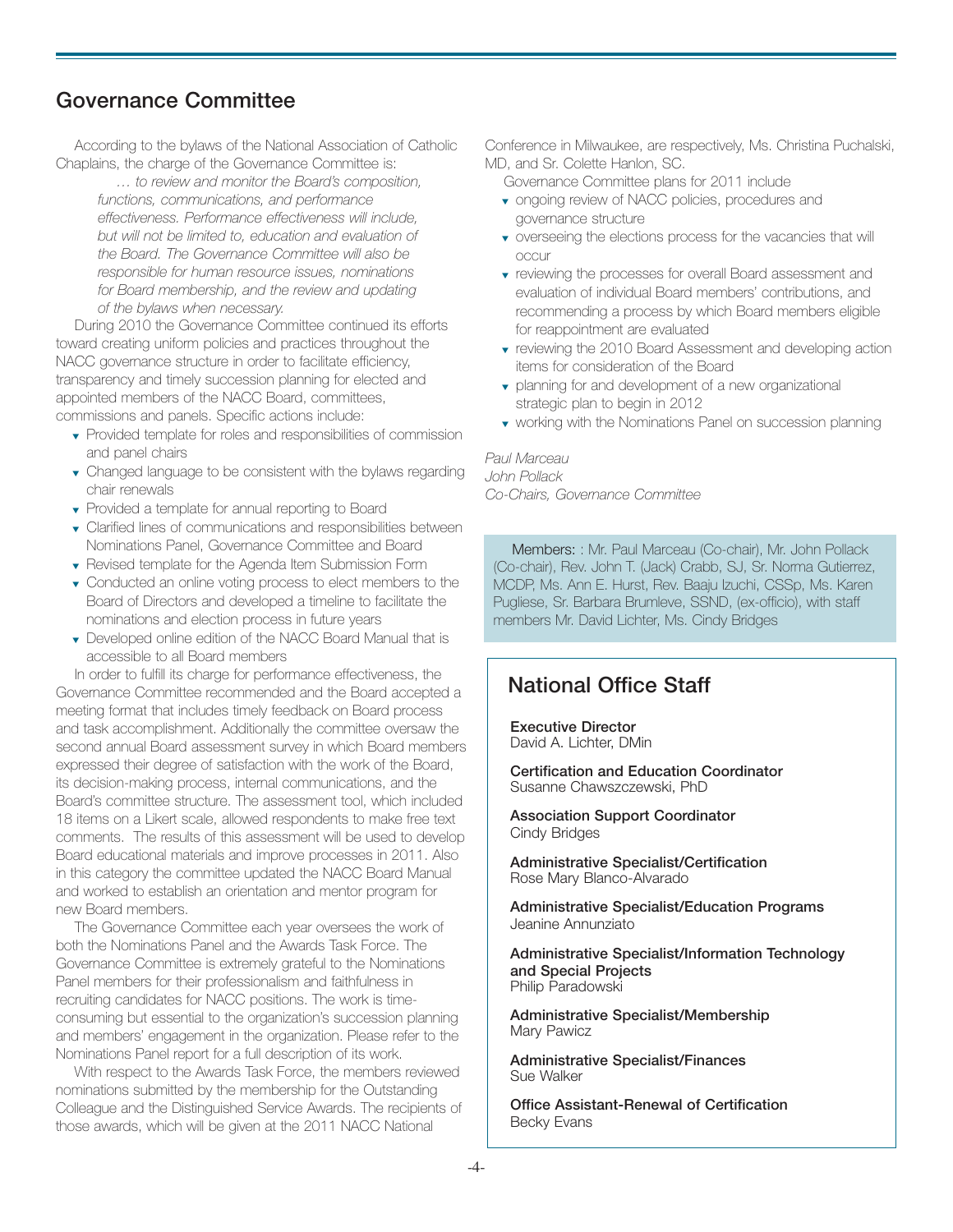## **Finance Committee**

The NACC Finance Committee, which includes three board members, four external finance professionals and two staff, met quarterly via conference calls to review the financial status of NACC. We were fortunate to gain the expertise this year of two more external professionals: Ms. Kelly Bigler, who is an NACC board certified chaplain with a finance background, and Ms. Ann Gillis, director of finance at Holy Cross Hospital, Silver Spring, MD. We are blessed with such exceptional leadership.

The committee's goals for 2010 were to give special attention to the NACC investment portfolio and make decisions, as needed, regarding distribution of funds; to monitor the 2010 budget; to develop and study a three-year financial forecast that can be used for future planning and test it with the NACC Board of Directors; to lead the oversight of a decision-making process regarding future office space, and to approve a solid 2011 budget.

Regarding the NACC investment portfolio, the committee received quarterly reports from Christian Brothers Investment Services (CBIS) that oversees the equity portion (or two-thirds) of NACC investments to CBIS. The fixed income portion of the fund remains in a short-term account with Merrill Lynch; this provides good liquidity. The NACC portfolio with CBIS returned 16.6% for the 2010 calendar year, compared to 17.5% increase in 2009, helping it to continue to rebound from 2008 losses.

The NACC ended 2010 in good financial shape, having come well "under budget" in most expense areas, and close to budget on its revenue. For the second year in a row, the NACC has been able to stay well within its budget and be "in the black" when the year ended. Many thanks goes to the committees, commissions, staff, and board for being cost conscious and good stewards of members' support.

The committee developed a helpful financial forecast model for 2010-2014, and the model assisted NACC to make sound decisions for 2011 and give some assurances for 2012-2013 based on revenue and expense assumptions. The model did

inform us, however, that NACC will need to make strategic decisions in the next three years to ensure the association's longterm health.

The committee successfully helped the executive director make the decision to move to a new office location that will save the NACC over \$20,000 per year in office expense. The new location is only 200 meters north of the current location.

Finally, the committee recommended to the NACC Board of Directors a reasonable budget for 2011. The committee now reviews quarterly the budget, and recommends adjustments as needed.

Overall, NACC is right now in a fairly healthy financial situation. However, NACC membership has continued to decline by approximately 3% annually due to retirements, which has a significant impact on revenue. Therefore, maintaining membership, finding alternate revenue sources, and managing/reducing expenses are critical steps.

The committee's goals for 2011 will continue to be managing investments and monitoring the 2011 budget, but also reviewing/refining the financial forecast model based on future scenarios developed by the NACC Board of Directors along with the executive director.

The Finance Committee remains committed to keeping the organization fiscally responsible and sound while being able to support our growth and initiatives through the strategic plan.

*Bonnie Burnett Treasurer/Chair, Finance Committee*

Members: Ms. Bonnie J. Burnett (Chair), Ms. Kelly Bigler, Ms. Anne D. Gillis, Mr. Mike A Lemke, Mr. William E. Lucey, Sr. Geraldine M. Hoyler, CSC, Sr. Barbara Brumleve, SSND (exofficio), with staff Ms. Susan Walker, Mr. David A. Lichter.

#### **Standards Commission**

During 2010 the Standards Commission focused primarily on the following issues:

- ▼ congruence among the various documents addressing professional chaplaincy: NACC Standards, Standards of Practice for Professional Chaplains in Acute Care Settings (SCC), Essential Functions of Certified Chaplains, the Spiritual Care and Palliative Care Document published in the *Journal of Palliative Care Medicine* and *Co-Workers in the Vineyard of the Lord*
- ▼ the Ethics Accountability Statement and how it pertains to noncertified members
- ▼ the need to address proficiency in written and oral communication, especially in regard to foreign-born applicants ▼ a review of the Common Standards.

The Commission met two times during the year: a face-to-face

meeting in St. Paul, MN, in March and by conference call in July.

It is our hope that in 2011 the review of the Common Standards will be completed and will give direction to any necessary revisions in the NACC Standards.

The work of the commission is accomplished through the generosity and commitment of our very dedicated members.

*Sr. Jane M. Connolly, IHM Chair, Ethics Commission*

Members: Sr. Jane Connolly, IHM (Chair), Ms. Mary Lou O'Gorman, Mr. John Gillman, Ms. Jane W. Smith, Mr. Alan Bowman, (Board Liaison), Deacon T. Patrick Bradley (Ethics Commission Liaison), Sr. Sheila Hammond, RSCJ, (Certification Commission Liaison), with staff Ms. Susanne Chawszczewski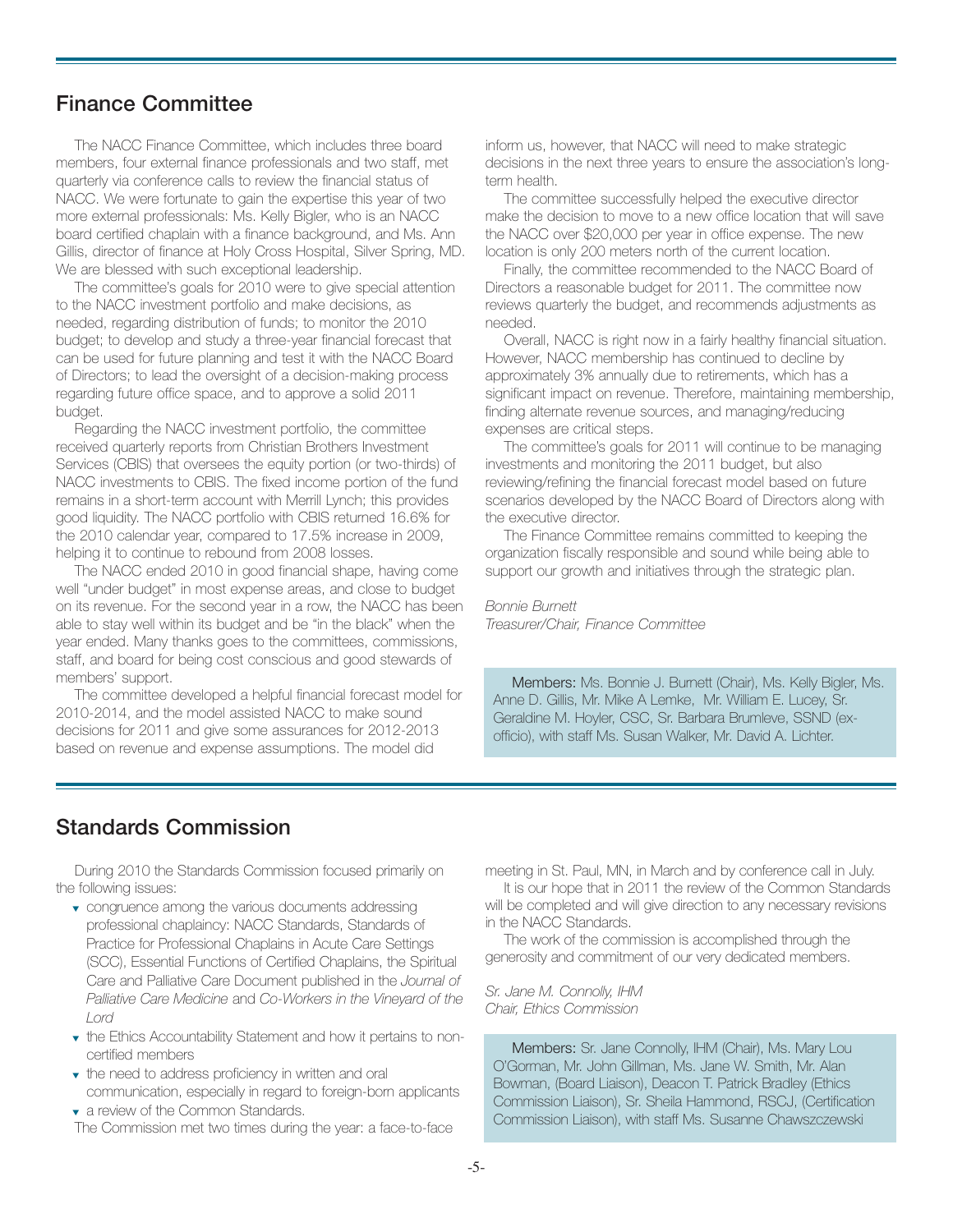

#### INDEPENDENT ACCOUNTANT'S REVIEW REPORT

To the Board of Directors National Association of Catholic Chaplains Milwaukee, Wisconsin

We have reviewed the accompanying statements of financial position of the National Association of Catholic Chaplains (a nonprofit organization) as of December 31, 2010 and 2009, and the related statements of activities and cash flows for the years then ended.

A review includes primarily applying analytical procedures to management's financial data and making inquiries of Association management. A review is substantially less in scope than an audit, the objective of which is the expression of an opinion regarding the financial statements as a whole. Accordingly, we do not express such an opinion.

Management is responsible for the preparation and fair presentation of the financial statements in accordance with accounting principles generally accepted in the United States of America and for designing, implementing, and maintaining internal control relevant to the preparation and fair presentation of the financial statements.

Our responsibility is to conduct the review in accordance with Statements on Standards for Accounting and Review Services issued by the American Institute of Certified Public Accountants. Those standards require us to perform procedures to obtain limited assurance that there are no material modifications that should be made to the financial statements. We believe that the results of our procedures provide a reasonable basis for our report.

Based on our reviews, we are not aware of any material modifications that should be made to the accompanying financial statements in order for them to be in conformity with accounting principles generally accepted in the United States of America.

Phintis Kloman, Moters & Repp, S.C.

January 24, 2011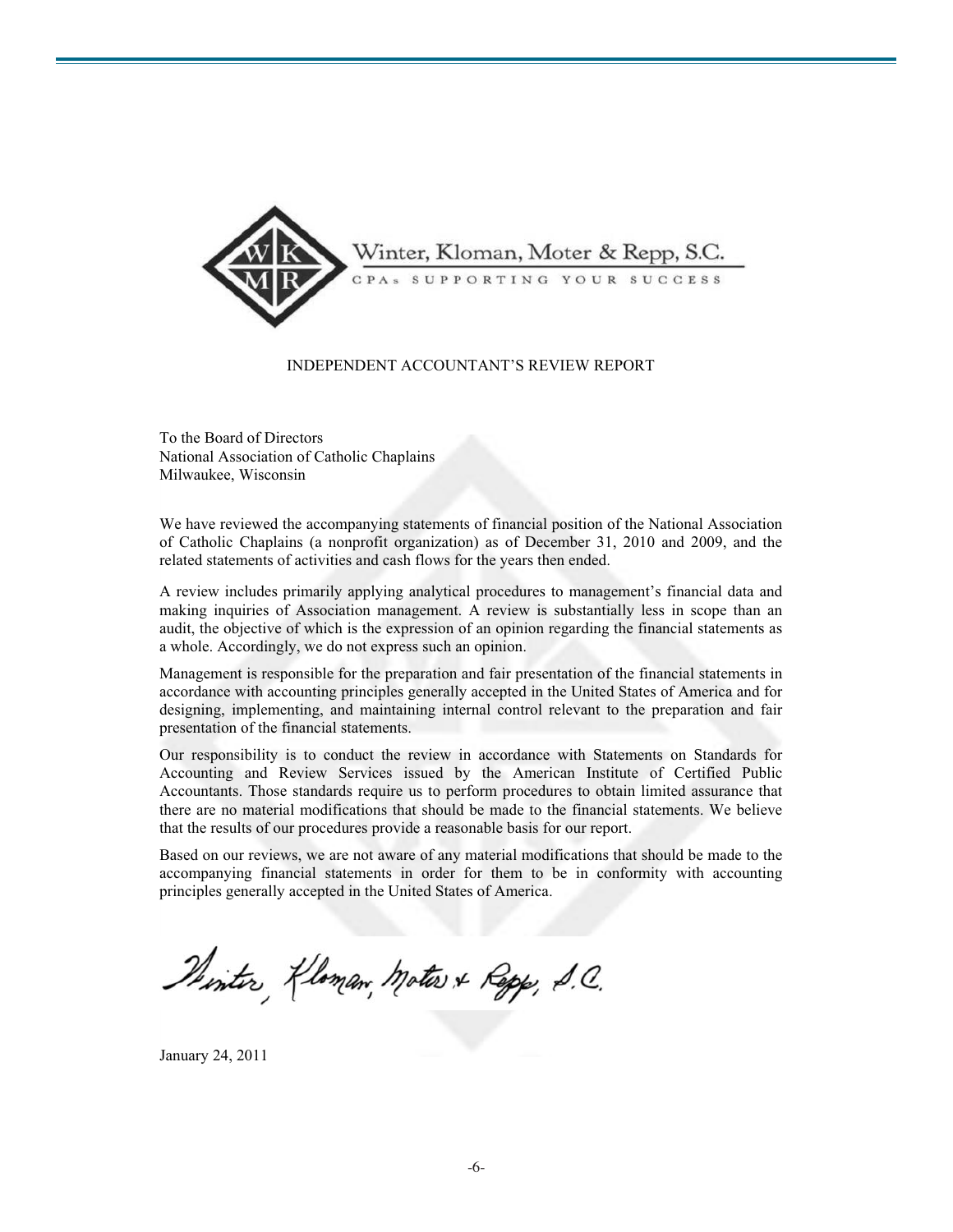#### **NATIONAL ASSOCIATION OF CATHOLIC CHAPLAINS**

#### **STATEMENTS OF FINANCIAL POSITION December 31, 2010 and 2009**

|                                        | 2010         | 2009         |
|----------------------------------------|--------------|--------------|
| <b>ASSETS</b>                          |              |              |
| <b>CURRENT ASSETS</b>                  |              |              |
| Cash                                   | \$137,331    | \$<br>65,450 |
| Investments                            | 515,884      | 465,198      |
| Interest receivable                    | 176          | 253          |
| Accounts receivable                    | 3,047        | 5,866        |
| Prepaid expenses                       | 11,410       | 33,283       |
| Total current assets                   | 667,848      | 570,050      |
| <b>PROPERTY AND EQUIPMENT, at cost</b> |              |              |
| Office furniture and equipment         | 64,405       | 76,999       |
| Leasehold improvements                 | $\bf{0}$     | 2,354        |
|                                        | 64,405       | 79,353       |
| Less accumulated depreciation          | 55,284       | 67,858       |
|                                        | 9,121        | 11,495       |
| <b>OTHER ASSETS</b>                    |              |              |
| Security deposit                       | 4,600        | 4,600        |
| <b>Total assets</b>                    | \$681,569    | \$586,145    |
| <b>LIABILITIES AND NET ASSETS</b>      |              |              |
| <b>CURRENT LIABILITIES</b>             |              |              |
| Accounts payable                       | \$.<br>1,726 | \$<br>1,807  |
| Accrued payroll and benefits           | 23,118       | 24,208       |
| Deferred revenues                      | 217,329      | 246,399      |
| Total current liabilities              | 242,173      | 272,414      |
| <b>NET ASSETS</b>                      |              |              |
| Unrestricted                           |              |              |
| Undesignated                           | 235,067      | 147,123      |
| Board designated                       | 187,506      | 149,710      |
|                                        | 422,573      | 296,833      |
| Temporarily restricted                 | 16,823       | 16,898       |
| Total net assets                       | 439,396      | 313,731      |
| Total liabilities and net assets       | \$681,569    | \$586,145    |
|                                        |              |              |

See Accountant's review report.

The Notes to Financial Statements are an integral part of these statements.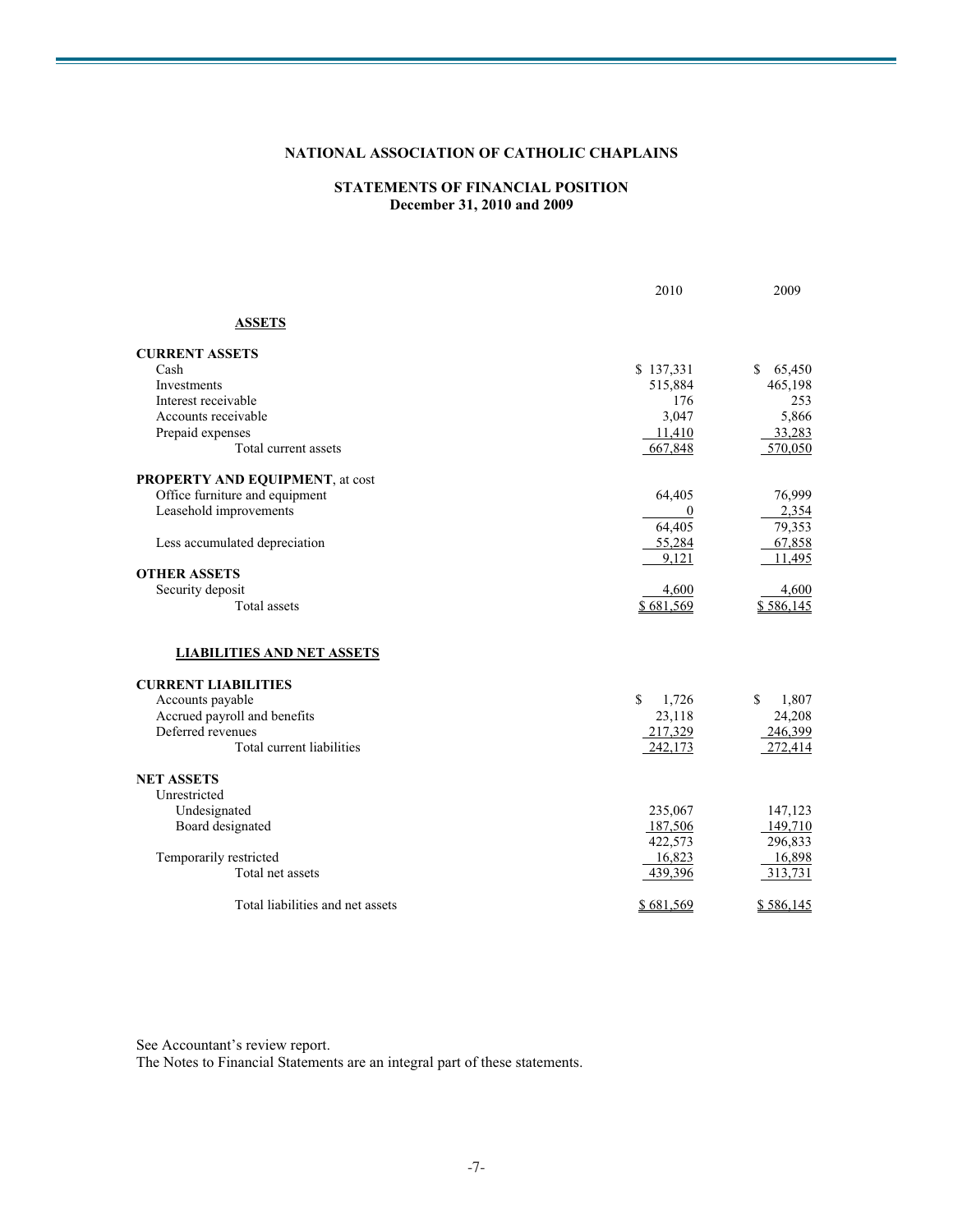## STATEMENTS OF ACTIVITIES<br>For the Years Ended December 31, 2010 and 2009 **For the Years Ended December 31, 2010 and 2009 STATEMENTS OF ACTIVITIES**

|                                            |                                        | 2010        |                                             |                                                                                                           | $-2009 -$   |                                                          |
|--------------------------------------------|----------------------------------------|-------------|---------------------------------------------|-----------------------------------------------------------------------------------------------------------|-------------|----------------------------------------------------------|
|                                            |                                        | Temporarily |                                             |                                                                                                           | Temporarily |                                                          |
|                                            | Unrestricted                           | Restricted  | Total                                       | Unrestricted                                                                                              | Restricted  | Total                                                    |
| <b>REVENUES</b>                            |                                        |             |                                             |                                                                                                           |             |                                                          |
| Membership dues                            | 537,328<br>↔                           | $\Theta$    | $\Theta$                                    | ↮                                                                                                         | $\Theta$    | 545,000<br>5                                             |
| Certification fees                         |                                        |             |                                             |                                                                                                           |             |                                                          |
| Annual appeal                              | 75,014<br>44,267<br>21,350             |             | 537,328<br>75,014<br>44,267<br>21,350       |                                                                                                           |             |                                                          |
| Contributions                              |                                        |             |                                             |                                                                                                           |             |                                                          |
| National conference                        |                                        |             | 167,063                                     | 545,000<br>90,486<br>39,827<br>12,625<br>179,5865                                                         |             | 90,486<br>39,827<br>12,625<br>179,589<br>27,865          |
| Educational events                         |                                        | っ           |                                             |                                                                                                           |             |                                                          |
| Audio conferences                          | 167,063<br>18,945<br>12,740            | $\circ$     | 18,945<br>12,740                            |                                                                                                           |             |                                                          |
| Investment income (loss), net              | 50,538                                 | 150         |                                             |                                                                                                           |             |                                                          |
|                                            |                                        |             | $50,688$<br>49,647                          | 71,173<br>43,920                                                                                          | ○           | 71,173<br>43,920                                         |
| Miscellaneous income                       | 49,647                                 |             |                                             |                                                                                                           |             |                                                          |
| Loss on disposal of property and equipment | (1,412)                                |             | (1,412)                                     |                                                                                                           |             |                                                          |
| Net assets released from restrictions:     |                                        |             |                                             |                                                                                                           |             |                                                          |
| Restricted funds utilized                  | 225                                    | (225)       |                                             |                                                                                                           |             |                                                          |
| Total revenues                             | 975,705                                | (75)        | 975,630                                     | 1,010,482                                                                                                 |             | 1,010,482                                                |
| <b>EXPENSES</b>                            |                                        |             |                                             |                                                                                                           |             |                                                          |
| Administration:                            |                                        |             |                                             |                                                                                                           |             |                                                          |
| Salaries and benefits                      |                                        |             |                                             |                                                                                                           |             |                                                          |
| Travel and transportation                  |                                        |             |                                             |                                                                                                           |             |                                                          |
| Professional contracted services           | $428,136$<br>3,788<br>15,570<br>15,811 |             | $428,136$<br>$3,788$<br>$15,750$<br>$2,811$ | 415,531<br>3,017<br>17,500<br>17,500<br>3,302                                                             |             | 415,531<br>3,017<br>17,500<br>17,500                     |
| Miscellaneous                              |                                        |             |                                             |                                                                                                           |             |                                                          |
| Communications and postage                 | 15,407                                 |             | 15,407                                      |                                                                                                           |             |                                                          |
| Occupancy expense                          | 65,606                                 |             | 65,606                                      |                                                                                                           |             |                                                          |
| Maintenance and insurance                  | 11,508                                 |             | 11,508                                      |                                                                                                           |             | 16,103<br>65,312<br>12,433                               |
| Professional fees                          | 7,960                                  |             |                                             |                                                                                                           |             |                                                          |
| Printing and reproduction                  |                                        | ○           | 7,960<br>19,464                             |                                                                                                           |             |                                                          |
| Subscriptions, dues, awards, and fees      | 19,464<br>12,508                       | ○           | 12,508                                      |                                                                                                           |             |                                                          |
| Office supplies                            | 4,148                                  | $\circ$     | 4,148                                       | $\begin{array}{r} 16,103 \\ 65,312 \\ 65,313 \\ 12,433 \\ 8,184 \\ 21,425 \\ 12,283 \\ 5,219 \end{array}$ |             |                                                          |
| Exhibit and logo merchandise               |                                        | $\circ$     |                                             |                                                                                                           |             |                                                          |
| Depreciation                               |                                        | $\circ$     | 2,364                                       |                                                                                                           | ∊           |                                                          |
|                                            | 389,270                                | $\circ$     | 589.270                                     | 2,600<br>2,352<br>585,261                                                                                 |             | 8,184<br>21,425<br>21,283<br>12,585<br>26,585<br>285,261 |
| Governance:                                |                                        |             |                                             |                                                                                                           |             |                                                          |
| <b>Board of Directors</b>                  | 19,651                                 |             | 19,651                                      | 22,087                                                                                                    |             | 22,087                                                   |
| Editorial advisory panel                   | 136                                    |             | $\frac{136}{5}$                             |                                                                                                           |             | $\overline{17}$                                          |
| Task force/special projects                |                                        |             |                                             |                                                                                                           |             |                                                          |
| Governance committee                       |                                        |             |                                             |                                                                                                           |             |                                                          |
| Standards committee                        | 2,753<br>2,537<br>3,301                |             | $2,753$<br>$2,537$<br>$3,301$               | 2,389<br>2,844<br>8,564                                                                                   |             |                                                          |
| Marketing, recruitment and development     | 533                                    |             | 533                                         | 5,442                                                                                                     |             |                                                          |
| Finance committee                          | 52                                     |             |                                             |                                                                                                           |             |                                                          |
| Ethics commission                          | 65                                     | っ           |                                             | 264                                                                                                       |             | 264                                                      |
| Episcopal advisory council                 | 561                                    | ᅌ           | 561                                         | 416                                                                                                       |             | $\frac{416}{337}$                                        |
| Special representatives                    |                                        | $\circ$     | 275                                         |                                                                                                           |             |                                                          |
| Education advisory panel                   |                                        | $\circ$     |                                             |                                                                                                           |             |                                                          |
|                                            | 29,885                                 |             | 29,885                                      | 42,607                                                                                                    |             | 42,607                                                   |

See Accountant's review report.

See Accountant's review report.<br>The Notes to Financial Statements are an integral part of these statements. The Notes to Financial Statements are an integral part of these statements.

NATIONAL ASSOCIATION OF CATHOLIC CHAPLAINS **NATIONAL ASSOCIATION OF CATHOLIC CHAPLAINS**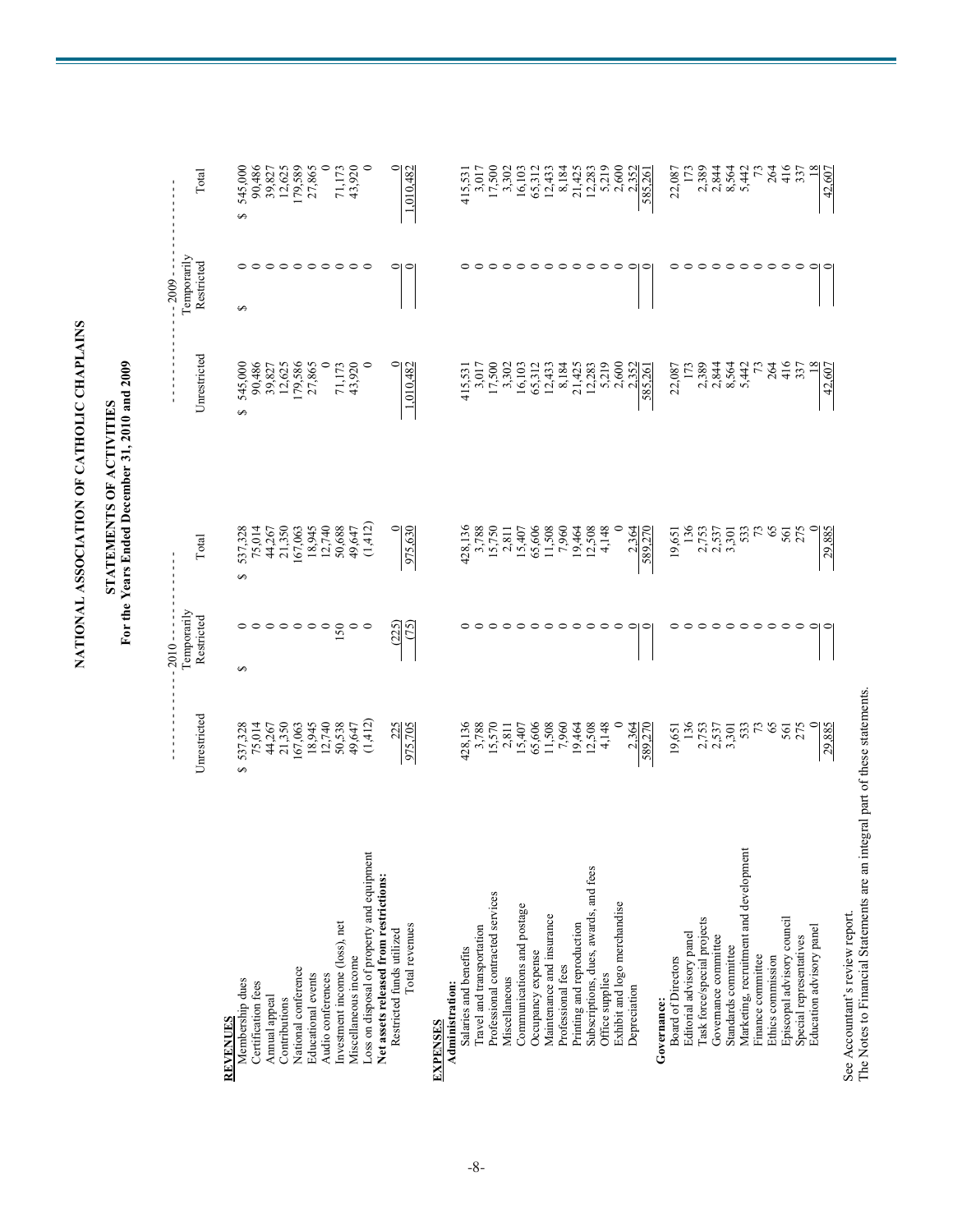NATIONAL ASSOCIATION OF CATHOLIC CHAPLAINS **NATIONAL ASSOCIATION OF CATHOLIC CHAPLAINS**

# STATEMENTS OF ACTIVITIES (CONTINUED)<br>For the Years Ended December 31, 2010 and 2009 **STATEMENTS OF ACTIVITIES (CONTINUED) For the Years Ended December 31, 2010 and 2009**

|                                                                                                                                                                                |                                                                           | $2010 - - -$              |                                                                              |                                                        | $-2009 -$                 |                                           |
|--------------------------------------------------------------------------------------------------------------------------------------------------------------------------------|---------------------------------------------------------------------------|---------------------------|------------------------------------------------------------------------------|--------------------------------------------------------|---------------------------|-------------------------------------------|
|                                                                                                                                                                                | Unrestricted                                                              | Temporarily<br>Restricted | Total                                                                        | Unrestricted                                           | Temporarily<br>Restricted | Total                                     |
| Certification ITEs & site coordinators<br>Certification appeals panel<br>Certification commission<br>Certification interviews<br><b>EXPENSES</b> (continued)<br>Certification: | $\frac{17,923}{12,654}$<br>$\frac{152}{152}$<br>$\frac{152}{54,204}$<br>5 | 5                         | $\frac{17,923}{12,654}$<br>$\frac{12,475}{152}$<br>$\frac{152}{54,204}$<br>S | $\frac{39}{65,982}$<br>20,780<br>15,058<br>30,105<br>5 | 5                         | 20,780<br>15,058<br>30,105<br>30,982<br>5 |
| Annual appeal                                                                                                                                                                  | 3,822                                                                     |                           | 3,822                                                                        | 4,358                                                  |                           | 4,358                                     |
| National conference                                                                                                                                                            | 152,891                                                                   |                           | 152,891                                                                      | 146,111                                                |                           | 146,111                                   |
| <b>Educational</b> events                                                                                                                                                      | 14,912                                                                    |                           | 14,912                                                                       | 19,520                                                 |                           | 19,520                                    |
| Audio conferences                                                                                                                                                              | 4,981                                                                     |                           | 4,981                                                                        |                                                        |                           |                                           |
| Total operating expenses                                                                                                                                                       | 849,965                                                                   |                           | 849,965                                                                      | 863,839                                                |                           | 863,839                                   |
| Change in net assets                                                                                                                                                           | 125,740                                                                   | (75)                      | 125,665                                                                      | 146,643                                                | $\circ$                   | 146,643                                   |
| <b>NET ASSETS</b><br>Beginning of year                                                                                                                                         | 296,833                                                                   | 16,898                    | 313,73                                                                       | 150,190                                                | 16,898                    | 167,088                                   |
| End of year                                                                                                                                                                    | 422,573                                                                   | \$16,823                  | \$439,396                                                                    | \$296,833                                              | \$16,898                  | \$313,731                                 |

See Accountant's review report.<br>The Notes to Financial Statements are an integral part of these statements. The Notes to Financial Statements are an integral part of these statements. See Accountant's review report.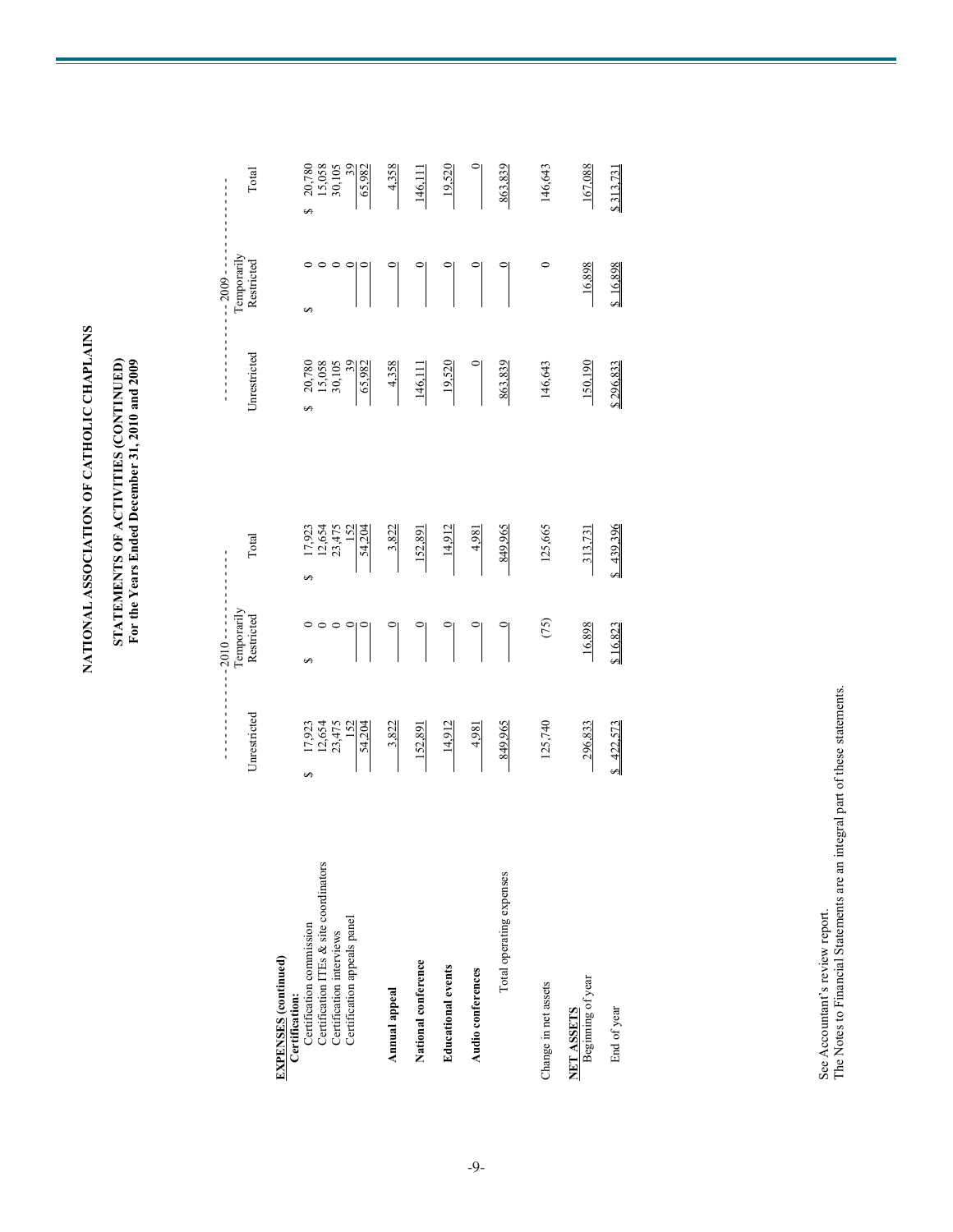## **Certification Commission**

During the past year, the Certification Commission welcomed two new members and said farewell to two members who were selected for new forms of service within the NACC. Ms. Judith A. Shemkovitz joined us this year and Ms. Linda M. Arnold accepted appointment in the fall to round out our complement of 10 members. We are excited about their presence with us and look forward to sharing in their gifts and insights.

We said farewell to Rev. John T. Crabb, SJ, who completed two terms of service with one as our chair, and was elected to the NACC National Board last spring. We also said farewell to Mrs. Jane Mather, who was also elected to serve on the NACC National Board this past fall. We are proud to have served with both of them as commissioners and are grateful for their leadership, guidance, and wisdom.

Our liaison to the NACC National Board, Mr. John M. Pollack, is a regular part of our meetings. We offer him a word of thanks for his many and varied contributions.

The commission's primary task is to certify and renew certification for our chaplain and supervisor members on behalf of the USCCB. We are pleased to report that in 2010 a significant number of NACC members were either certified or renewed in their certification. The commission certified 64 new chaplains and approved renewal of certification for 193 chaplain members. We also certified two new full supervisors, one supervisory candidate, and approved renewal for nine NACC supervisor members.

Carrying out this primary task of certification with the commission is a host of staff and NACC member volunteers whose professional service and collaboration is vital to the organization. Sr. Julie Houser, CSJ, commissioner and ITE liaison, and Ms. Jane Smith, lead ITE, coordinated the efforts of the local interview teams, hosts, and welcome committees for both rounds of certification interviews. We are also grateful to the various institutions around the country who offer us in-kind donations allowing us to use their sites for our certification interviews. We also offered a workshop at the 2010 national conference to address concerns about certification as chaplain and supervisor. These were facilitated by Mr. Joseph Bozzelli, commissioner, and Sr. Janet Bielmann, RSM, commissioner.

Renewal of certification and the thoughtful review of submitted materials is another focal point of energy and attention for the commission. Sr. Geraldine Krautkramer, OSF, vice-chair, along with several other commissioners, lead in carrying out this commission task. This responsibility continues to include educational initiatives to assist members as they prepare their materials and engage in peer interviews.

We engaged in on-going development of resources for this process. We continue to use the updated forms reflecting the recent shift in categories for continuing education as mandated by our revised standards. We are in the second year of integrating the signing of an ethics form as part of the renewal process. We also continue to emphasize mentoring and the quality of the peer interview with NACC members as an important part of the process. We offered two educational opportunities, namely, a workshop at the national conference and an audio conference, to assist members who were renewing their certification in the

calendar year. These were facilitated in 2010 by Sr. Geraldine Krautkramer, OSF; Sr. Sheila Hammond, RSCJ; and Fr. Agustin R. Orosa, MI, commissioners.

This past year presented the commission with opportunities to build on the developing certification structure already in place. The following items illustrate this development. We strengthened communications between the commission and the ITEs by adopting recommended feedback procedures (reports passing from the ITE liaison commissioner to the ITE leader) so that after each commission meeting, timely information would be available to the interview teams for ongoing education. We implemented a proposal to name an experienced ITE as liaison to the appeals panel and completed that initiative in the fall with Mr. James E. Willsey accepting appointment. The NACC National Board in the fall of 2009 approved our recommendation to grant recognition to the National Conference of Veterans Affairs' Catholic Chaplains (NCVACC) and this calendar year saw the completion of that process. At the time of this report, we are still in discussions with the Canadian Association of Pastoral and Professional Education (CAPPE) around a similar recognition agreement.

The need for even greater fiscal accountability and creativity was taken up by the commission in drafting a budget and meeting agenda for our 2011 calendar. This led to a change from three "in person" meetings to two, with one meeting as a phone conference *ad experimentum*. In this way we hope to continue providing quality service with respect to certification while reducing costs (e.g. transportation, lodging) presently supported by membership dues.

The Certification Commission owes a debt of gratitude to Ms. Rose Mary Blanco-Alvarado, administrative specialist/certification, for all she does for the commission and for her professionalism in answering the many communications from members; to Ms. Sue Walker, who keeps us current with budgetary information; and to Ms. Susanne Chawszczewski for assisting members and applicants with educational questions and the detailed nuances of certification.

This year brought the commission one more good-bye/hello moment. Mrs. Becky Evans retired last fall. Her help with certification renewals has been invaluable. We will sorely miss her and wish her all the best. We say hello to Ms. Jeanine Annunziato, who will take up the mantle of certification renewal. We are delighted that she has joined us.

*Rev. James R. Yeakel, OSFS Chair, Certification Commission*

Members: Rev. James R. Yeakel, OSFS (Chair), Sr. Geraldine Krautkramer, OSF (Vice-chair), Sr. Janet Bielmann, RSM, Mr. Joseph G. Bozzelli, Sr. Sheila Hammond, RSCJ, Sr. Julie Houser, CSJ, Mrs. Jane Mather, Rev. Agustin R. Orosa, MI, Ms. Judith Shemkovitz, and Mr. John Pollack (Board Liaison), with staff Ms. Jeanine Annunziato, Ms. Rose Mary Blanco-Alvarado, and Ms. Susanne Chawszczewski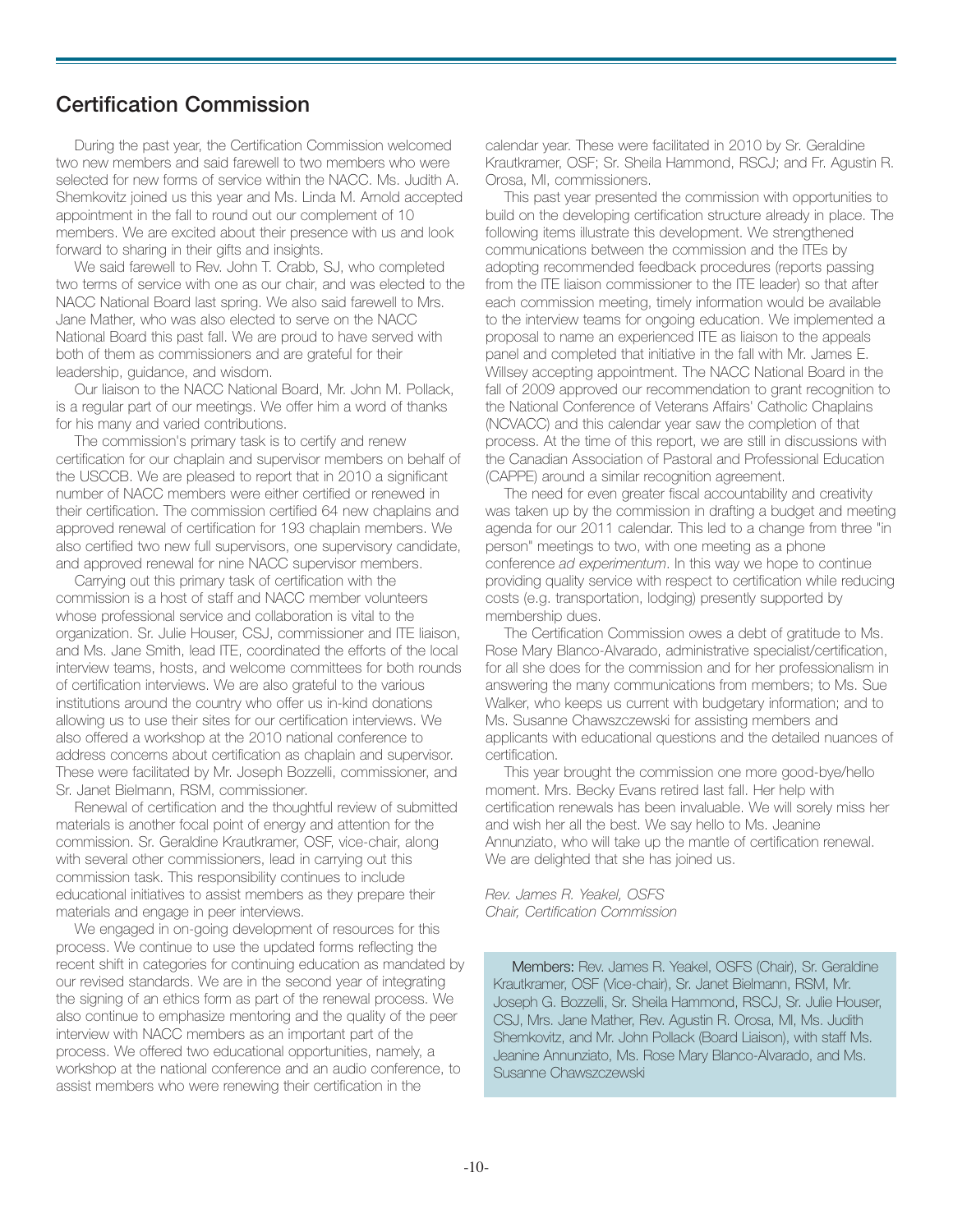## **Certification Appeals Panel**

The Certification Appeals Panel had two main goals for 2010. First of all, we continued working with the Certification Commission through the ITE liaison to provide counsel to the training of Certification Interview Teams so that appeals related to violations of the procedures in conducting certification interviews will decrease by 75% by 2011. We recognized that the certification interviewer teams' pastoral presence and understanding of procedures and needed documentation were key issues involved in requesting appeals. A first step toward the first goal was to have the Interview Training Educator (ITE) liaison observe the telephone discussion of two appeals to learn about the process. The ITE liaison made notes from the observed discussions to take back to the Certification Commission in 2011. We also recommended that the certification interview teams become more proficient in assessing the competencies of persons in expanding pastoral care ministries, e.g. mission integration, healthcare ethics, management, and holistic healing positions.

Secondly, we continued to explore how the decreasing number of CPE supervisors in the NACC will affect future appeals work, and whether/how to propose opening this panel to certified chaplains. We recommended that a board certified chaplain be appointed as a member of the Certification Appeals Panel.

We reviewed only one appeal in 2010 (another person withdrew the request for an appeal). The appeals panel upheld the certification interview team's recommendation to deny certification.

Our plans for 2011 include: appointing a new chair and another member (a board certified chaplain) to the Certification Appeals Panel, continuing the dialogue with the Certification Commission, through the ITE liaison, to increase proficiency of certification interview teams in regard to presenting a pastoral presence throughout the interview process, and attending to and accurately documenting the process of the interviews, and being able to provide a more comprehensive assessment of applicants' pastoral competency.

*Mary D. Davis Chair, Certification Appeals Panel*

Members: Ms. Mary D. Davis (Chair), Mr. Gordon Hilsman, Sr. Maureen Mitchell, RSM, Mr. Daniel Petronella, Sr. Janet Ryan, IHM, Sr. Virginia Yeager, SSJ, and Mr. James Willsey (ITE liaison), with staff Ms. Rose Mary Blanco-Alvarado

## **Interview Team Educators (ITEs)**

The main 2010 goals of the ITEs were to improve the quality of our work in the certification process, to assimilate new ITEs into our group and work, to "step up to the plate" by taking on more leadership in the actual interview weekend process, to discuss openly with the Certification Commission items of ongoing issues, and to work with the Certification Commission toward quality improvement where possible. I think we did a good job on all counts. That is to say, the ITEs all felt pretty good after long hours of intense meeting in July.

In retrospect, we moved into a much more collaborative spirit with the Certification Commission at the summer 2010 meeting than we had previously enjoyed. This was a key issue that was happy to be addressed. Another key issue is the ongoing growth of the ITE group, as a group, as it is still a fairly young group that is finding its way, its purpose, and its fit in the certification process, including its strengths, limitations, responsibilities, ownership, voice, etc.

As ITEs, we were satisfied that our efforts to address trouble spots on the certification weekend worked well. That's an

achievement.

As we look to 2011, our goals include: remaining good ITEs "on the ground," keeping processes current and relevant, developing incoming ITEs, developing technological assists where possible, and continuing to clarify roles and responsibilities regarding certification.

*Jane Smith Lead ITE*

> Members: Br. James F. Adams, FMS, Mr. Robert J. Barnes, Sr. Anne Breitag, OP, Ms. Nancy Cook, Mr. Michael J. Doyle, Rev. Thomas B. Garlick, Sr. Colette Hanlon, SC, Mrs. Carolanne B. Hauck, Mr. Michael McCleary, Ms. Bonnie J. McCulley, Mrs. Marie Polhamus, Ms. Jane W. Smith, Mr. James E. Willsey, Sr. Julie Houser, CSJ (Certification Commission Liaison), with staff Ms. Rose Mary Blanco-Alvarado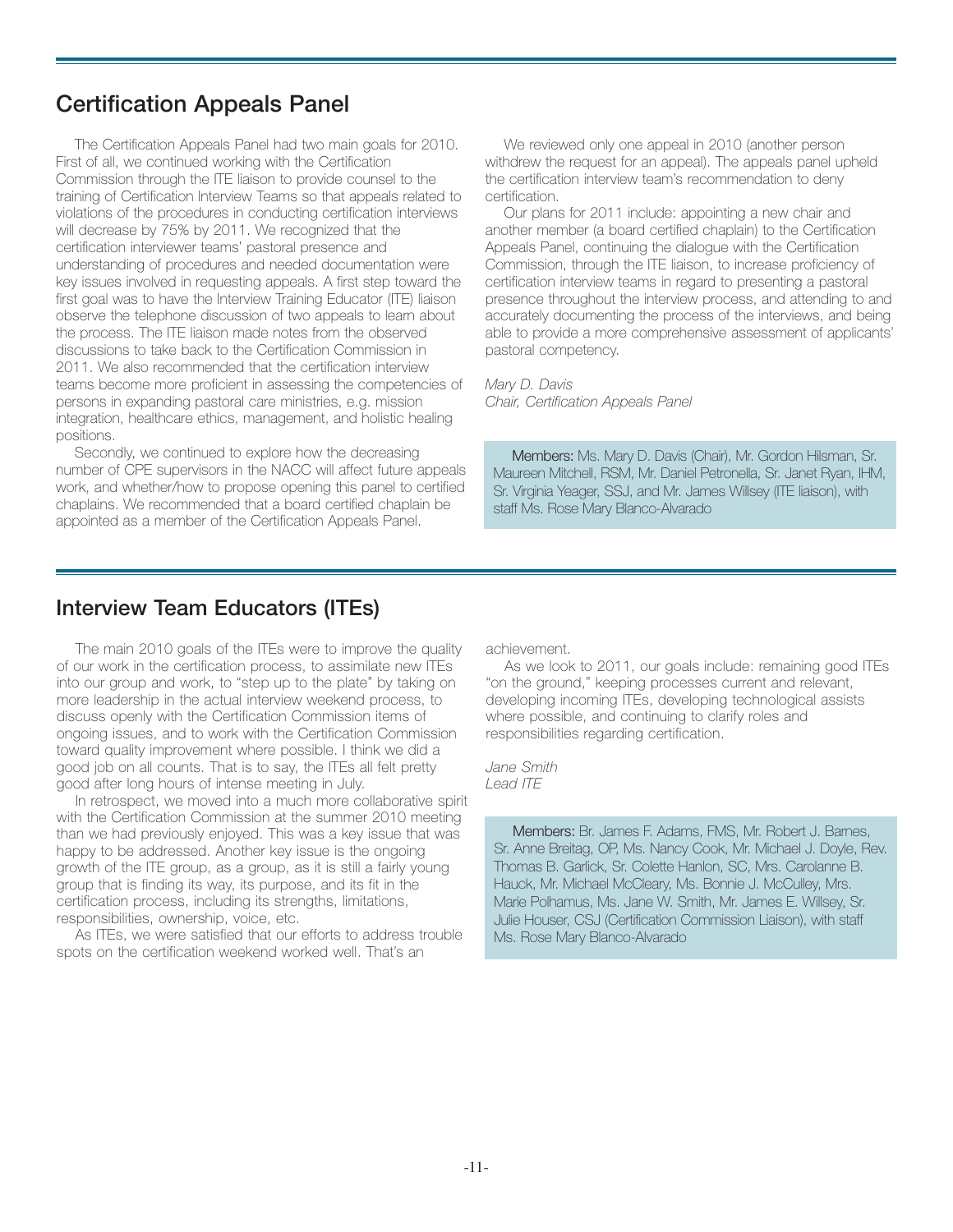## **Ethics Commission**

2010 was a fairly quiet year for the Ethics Commission, as there were no cases or issues to address. This was a good situation. The Ethics Commission is generally a low-profile commission until ethical issues arise.

The Ethics Commission met via conference call in January 2010 and the Ethics Commission chair met regularly with the Standards Commission as the liaison from the Ethics Commission.

At the suggestion of the Standards Commission, the Ethics Commission did provide discussion points and suggestions on the relationship of the Member Ethics Statement to the Ethics Accountability Statement for Initial Certification/Renewal of Certification. The goal for 2011 is to draft recommended changes

to the Ethics Accountability process for both certified members and non-certified members.

*Deacon T. Patrick Bradley Chair, Ethics Commission*

Members: Deacon T. Patrick Bradley (Chair), Ms. Nancy D. Flaig, Ms. Mary M. Heintzkill, Rev. Eugene S. Pocernich, Ms. Marilyn Williams, and Ms. Bonnie J. Burnett, (board liaison), with staff Ms. Susanne Chawszczewski

## **Editorial Advisory Panel**

*Vision* became an online publication in 2010, resulting in new reader interactivity and greater access to professional resources. There was a smooth transition, thanks in large part to advance preparation and planning by NACC's Editorial Advisory Panel and NACC office staff, especially Mr. Phil Paradowski, administrative specialist/information technology and special projects.

The NACC Board of Directors, at its March 2010 meeting, determined that it was time for this online transformation due in part to printing and mailing costs, but also because of changes in people's reading, research and networking habits and the call to be good stewards of the earth's resources. NACC members who had not provided e-mail addresses to the association were strongly encouraged to find a way to do so, even by providing the e-mail address of a friend, colleague or religious community.

With *Vision*'s new user-friendly format, readers were able to post comments online related to articles they read. They were also able to print individual articles as well as to forward articles of interest to friends and colleagues. At the same time, only NACC members and *Vision* subscribers had direct access to much of the *Vision* content.

In 2010, three new members – Ms. Sandra Lucas, Mr. James Castello, and Ms. Marika Hanushevsky Hull – were approved to join NACC's Editorial Advisory Panel, which meets by phone five times a year.

Themes selected for *Vision* during 2010 were based in large part on the results of a 2009 NACC readership survey. The themes chosen were:

- ▼ January-February *Vision*: "Small workplace, big challenges," a group of articles written by NACC members who are employed in workplaces with fewer than 100 beds and, as a result, face specific challenges.
- ▼ March-April *Vision*: "Leadership," a section focusing on "chaplain leaders," in the broadest sense of that term, and on ways to collaborate for clinical excellence.
- ▼ May-June *Vision*: Coverage of the NACC National Conference in St. Paul, MN, which took place March 19-23, 2010. Theme of the conference was "Winds of Change, Spirit of Promise."
- ▼ July-August *Vision*: "Building awareness of chaplaincy" revolving around the provocative question posed by NACC Executive Director David Lichter, "Should we continue to encourage Catholics to be chaplains?" In the same issue NACC members were invited to join fellow members in reading and reflecting on "The Faith Club," a book by Ms. Ranya Idliby, Ms. Susanne Oliver and Ms. Priscilla Warner.
- ▼ September-October *Vision*: "Chaplaincy as church ministry," a group of articles that tackled the ambitious task of explaining what it means to be a chaplain "in the name of the church." One article offered four models of chaplaincy for difficult times ahead.
- ▼ November-December *Vision*: "When a chaplain needs a chaplain," brought an outpouring of articles from NACC members for whom the topic resonated. A special feature was an article written by best-selling author Gail Sheehy that told the story of how a chaplain helped her husband during his final days.

During 2010, Editorial Advisory Panel member Mr. Austine Duru continued his crucial role as facilitator of research for *Vision*. Two members of the *Vision* research panel signed on to join him in this endeavor: Mr. Robert Mundle and Ms. Marilyn Williams.

In 2011, the Editorial Advisory Panel, working with the Vision editor, will strive to produce an increasingly compelling online publication. Our hope is that as NACC members become more familiar with the online format, the interactivity dimensions will play an ever greater role in NACC's efforts to help members to network, to build professional community, and to make advances in research and education within the field of chaplaincy.

#### *Laurie Hansen Cardona Vision Editor*

Members: Mr. James Castello, Mr. Austine Duru, Sr. Norma Gutierrez, MCDP, Ms. Marika Hanushevsky Hull, Ms. Michelle Lemiesz, Ms. Sandra Lucas, Ms. Linda Piotrowski, Ms. Michele Le Doux Sakurai, Rev. Freddy Washington, CSSp, with staff Mr. David Lichter and Ms. Laurie Hansen Cardona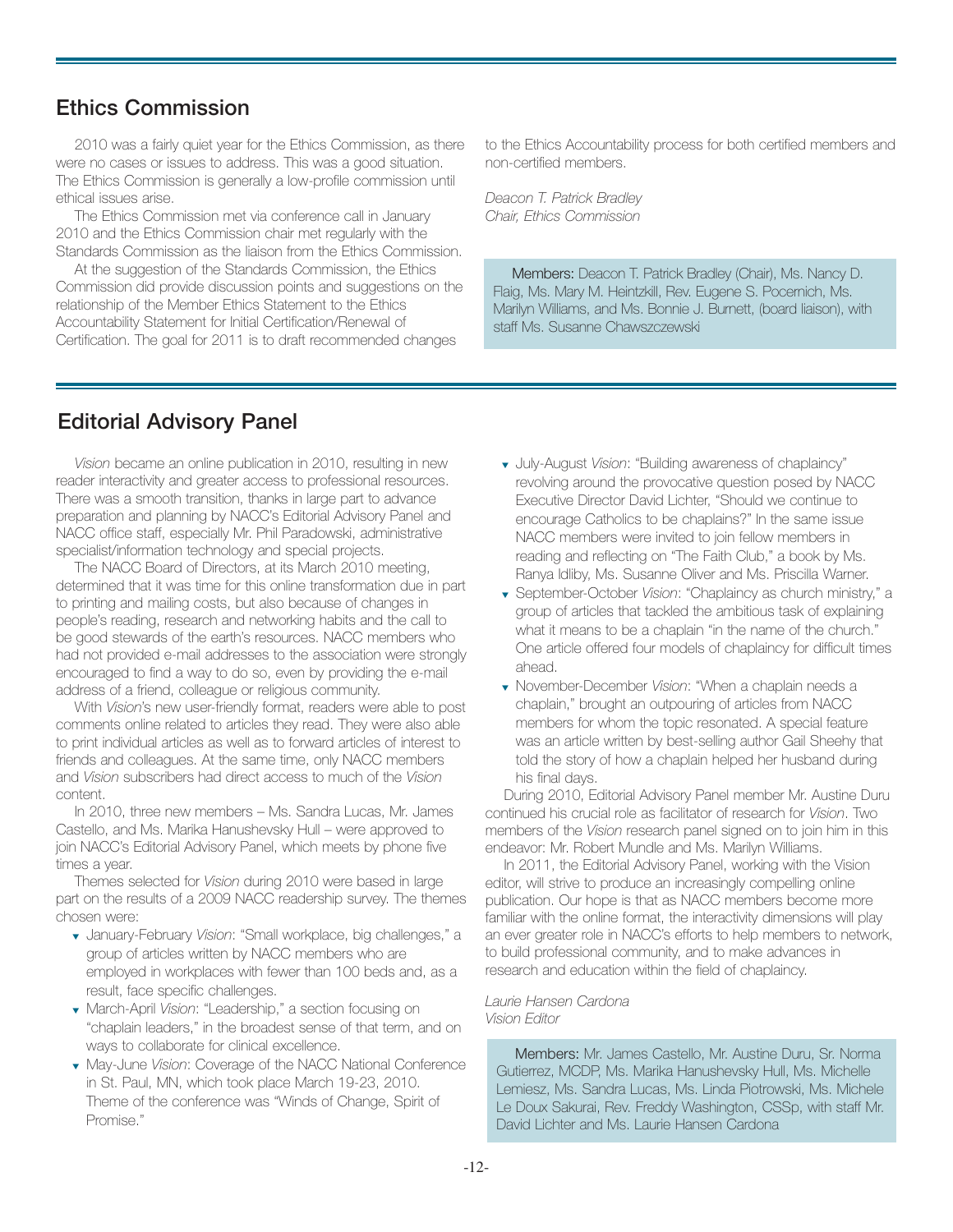## **USCCB/CCA Liaison**

As a special representative to the United States Conference of Catholic Bishops Commission on Certification and Accreditation (USCCB/CCA), my primary focus is to make sure Sr. Kay Sheskaitis, IHM, executive director of the USCCB/CCA, is kept informed of areas within NACC that have or could have influence on our NACC's Standards and Procedures. (I served on the Standards Commission as well.)

During 2010 most of the communication with Sister Kay has been through our executive director, David Lichter, and through Sister Kay's presence at our NACC National Conference in St. Paul, MN, in March 2010. Most importantly, Sister Kay was able to participate there in the CPE supervisor interest group that discussed the models for the future of NACC CPE supervisors. One important area of discussion during 2010 was how those potential models for certifying and supporting NACC CPE supervisors would impact or

not our relationship with the USCCB/CCA.

We also kept her informed of the decision of the Spiritual Care Collaborative (SCC) to review the Common Standards for the Certification of Chaplains. In turn, Sister Kay communicated with us about the ongoing process of the USCCB to assess and make recommendations regarding the future of the USCCB/CCA.

As mentioned in recent annual reports, we are fortunate that two members of the NACC, Ms. Mary Theresa O'Neill and Rev. Andrew Sioletti, serve as NACC representatives to the USCCB/CCA Board of Directors. Those relationships continue to strengthen our relationship with the USCCB/CCA. Annually the NACC also submits an annual report to the USCCB/CCA.

*Mary Lou O'Gorman Special Representative, USCCB/CCA*

## **Nominations Panel**

A major goal for the Nominations Panel in 2010 was to engage the NACC membership in the selection of future leadership for the organization. To this end, we posted an invitation in *Vision* and NACC Now for members to consider leadership in the organization. Letters were sent to NACC members who do not access e-mail. As part of this process, we engaged with NACC state liaisons for help in identifying leadership candidates. We also contacted 18 NACC members personally by e-mail and phone to assess their interest and availability to serve the organization.

A second goal was to create a "pool" of names for leadership succession planning. Some 37 names have been collected of strong leaders among our members.

A third goal was to identify and forward candidates to the Governance Committee for the Board of Directors election (two vacancies effective January 2011). A system of measurement was instituted to determine the strongest candidates. The names of Ms. Mary Lou O'Gorman and Ms. Jane Mather were forwarded to the Governance Committee.

A fourth goal was to continue to evaluate the election process and define the Nominations Panel role within that procedure. As part of this evaluation, panel members revised the election timeline in consultation with the Governance Committee. The role of the Nominations Panel continues to be clarified in consultation with the Governance Committee.

Key issues that the panel needs to address include:

- ▼ Different NACC committees (panels, Board, etc.) have different qualifications making the application process more challenging (i.e. a standard application form cannot be used for all vacancies).
- ▼ Some applications were incomplete, requiring some re-work and clarification.
- ▼ Other NACC committees were learning of the Nominations Panel's role and their own responsibilities regarding filling vacancies in light of the panel's role.
- ▼ Some candidates were not known to the panel, making the selection process a bit more challenging. In those cases, the panel relied more on the content of the application and engaged references when necessary.
- ▼ Some NACC members may feel the new process is disempowering, particularly if they were not involved in the identification of candidates. (The Nominations Panel plans to conduct a survey to assess the depth of this concern.)

Plans for 2011 include conducting a survey among NACC members to assess their feelings of the new Board of Directors election process; identifying candidate(s) and making a recommendation to the Governance Committee to fill one expected board vacancy; and working with various committees/commissions/ panels to identify candidate(s) and potentially fill other vacancies: Governance (1), Standards (1), Certification Appeals (2), Ethics (1), Ethics Appeals (several), Editorial Advisory (several), Education Advisory (2) and Nominations (1).

*Jim Letourneau Chair, Nominations Panel*

Members: Mr. James Letourneau (Chair), Mr. Joseph Bozzelli, Ms. Joan Bumpus, Ms. MaryBeth Harmon, Sr. Anita Lapeyre, RSCJ, Ms. Karen Pugliese, with staff Mr. David Lichter and Ms. Cindy Bridges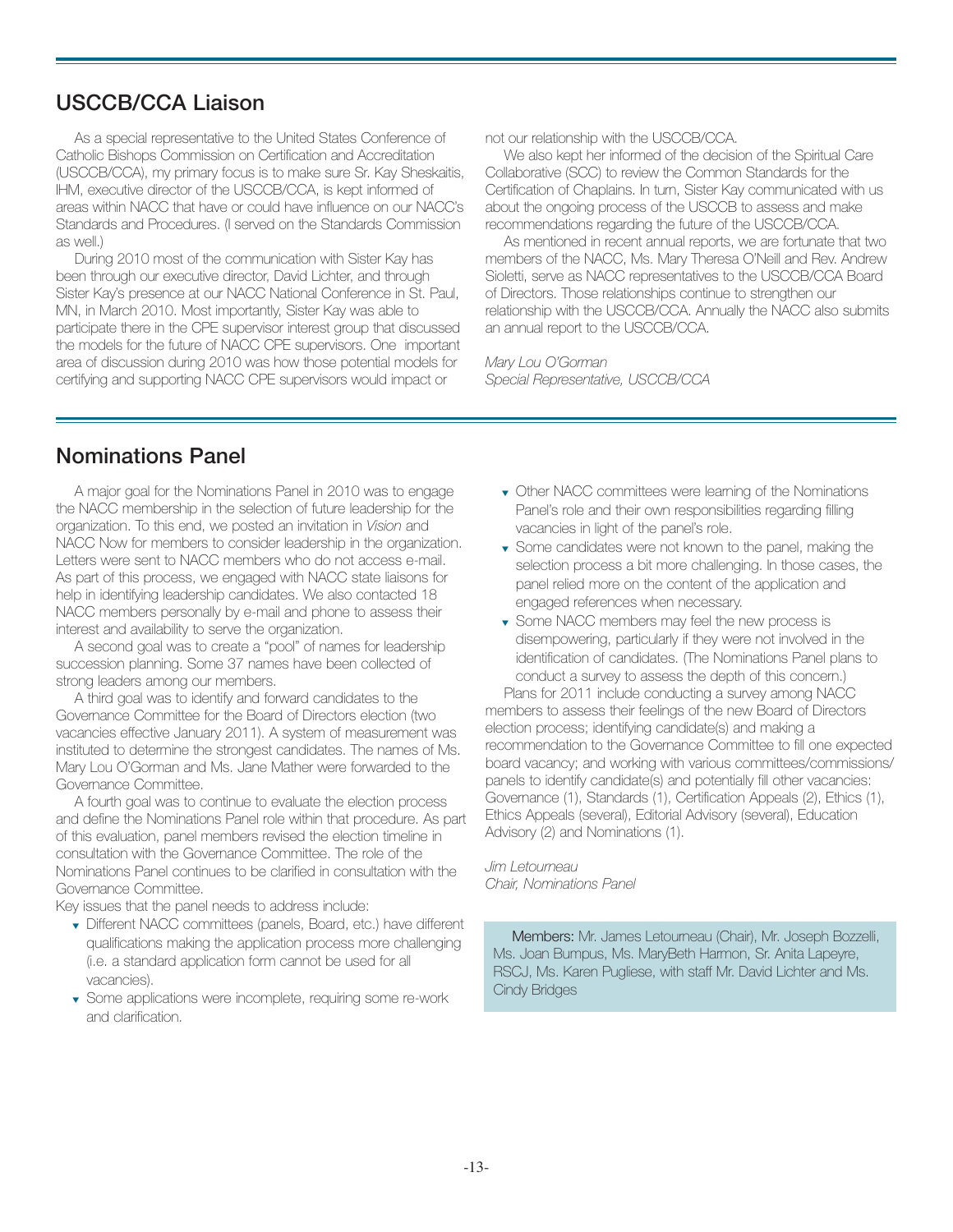## **Joint Commission**

The Joint Commission (JC) 18th Annual Liaison Network Forum met at the JC Headquarters in Oakbrook Terrace, IL, July 12-13, 2010. The redesign and revitalization of the Liaison Network announced last year continues to be a primary focus for the organization. Mark Chassin, MD, president of the Joint Commission since January 2008, "aims to inspire" – not just accredit – hospitals and other healthcare providers. Clearly, the focus for the future is creating partnerships that will transform healthcare into health systems that produce "high reliability" in quality and safety.

Last year, the Joint Commission's revised mission and vision statements indicated a commitment not only to evaluate improved safety and effectiveness by healthcare providers, but to inspire healthcare organizations to excel in these critical areas. JC Standards have been revised with the intended outcome of more realistic, less burdensome and more effective requirements for meeting national safety and quality goals. Since communication is a key component of effective transformation, E-Alerts will now deliver Joint Commission news and alerts to liaison members. These alerts will then be passed on to NACC via NACC Now.

Developing and implementing evidence-based best practices is crucial to the transformation process. New, cutting-edge tools and methodologies are available for healthcare organizations to assist them in implementing change. For example, on Sept. 13, the Joint Commission Center for Transforming Healthcare's Targeted Solutions Tool (TST) was launched. There are now more than 2,000 hand hygiene projects in progress throughout the

country. Ongoing information and support are available from the Joint Commission for organizations committed to creating a culture of quality.

The breadth, depth and scope of JC initiatives offer opportunities and challenges for chaplains to become involved in quality and improvement projects in our own organizations in areas of personal interest and professional expertise. For example, chaplains need to be familiar with current heath information technology and involved in creating a meaningful spiritual care component of their organization's electronic health record (EHR). Both *Vision* and *Plainviews* recently addressed this issue in depth. The Joint Commission's internal Health Equity Advisory Group is working to reduce health disparities and meet the needs of specific and diverse populations. Chaplains have knowledge, skills and experience that can assist their organizations in understanding the role of effective communication, cultural competence and patient and family centeredness in quality care. And, the JC offers organizations a self-assessment tool to initiate discussion about the needs, resources and goals for providing the highest quality care to every patient served.

It is essential for our profession to demonstrate evidencebased best practices (not just successful practices), and measurement-related processes, as well as to articulate the contributions chaplaincy services make to our organizations' ability to meet and exceed JC Standards.

*Karen Pugliese NACC Liaison Representative*

#### **PlainViews**

The main goals of *PlainViews* for 2010 were to connect with and become a forum for sharing ideas, challenges and solutions to the common situations encountered by chaplains and other spiritual caregivers. *PlainViews* has successfully accomplished this objective for the last seven years at no cost to the subscriber. In 2010, it was decided that the originators of *PlainViews* could no longer sustain the cost of publishing and so shifted to requesting a nominal fee for subscriptions.

Creating a cost-effective, self-sustaining newsletter without losing core subscribers/contributors is going to be the ongoing challenge. *PlainViews* is working diligently to meet this challenge.

A new team of editors and editorial advisors is being rebuilt. The founding editor, Rev. Martha Jacobs, has resigned her position. Several of the original editorial advisory board members have also requested to be replaced in order that the new editor, Rev. Susan Wintz, could select her own advisory staff. But the newsletter continues to provide interesting and insightful materials for the world of professional chaplains and will no doubt find its new niche as a paid subscription newsletter.

#### *Jane Mather*

*NACC Representative, Member of the Editorial Board,* PlainViews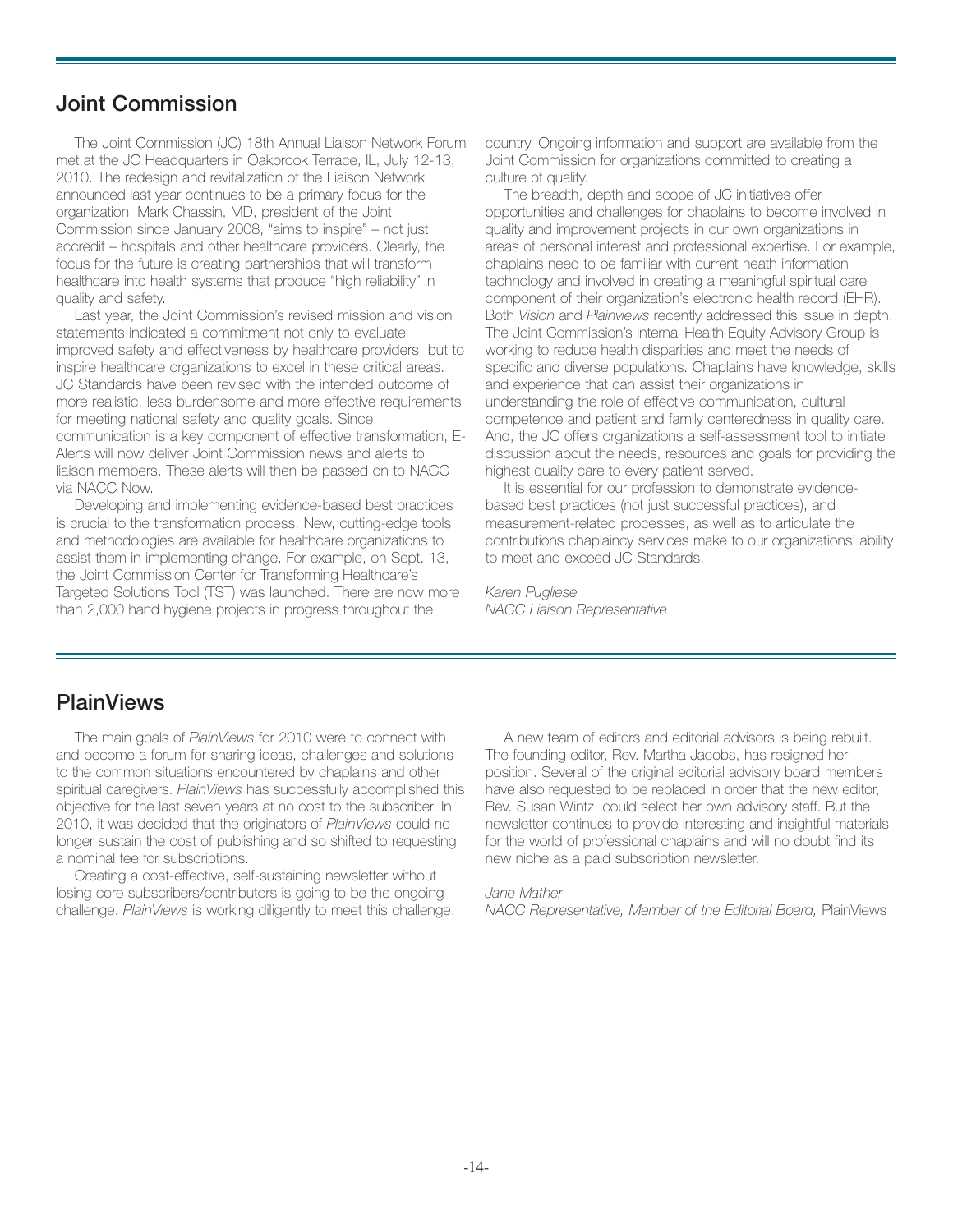## **Spiritual Care Response Team**

The Spiritual Care Response Team (SRT) is a component of the national Critical Response Team that has collaborated with the American Red Cross (ARC) since 1999. NACC has been an active member of this team together with our cognate partners since 1998. Cognate partners from APC, NAJC, ACPE, CAPPE, AAPC, ICPC, CPSP and FFC comprise the SRT Task Force. The American Red Cross has a team of 325 trained and board certified chaplains and other spiritual care managers for critical transportation and other mass fatality events.

NACC is represented on the Spiritual Care Response Team Task Force by Mr. Tim Serban and newly appointed member Ms. Beth Lenegan, of Buffalo, NY, where she is a director of pastoral care. Ms. Lenegan's experience in disaster response includes 9/11 and Continental Express, Buffalo, NY.

The primary goals of 2010 were building capacity, education and training and team building with cognate partners and national partners. In 2010, significant steps were achieved with the American Red Cross creation of the full-time position of senior associate spiritual care partner services filled by Rev. Earl Johnson (APC). This official position established a significant commitment of the American Red Cross to disaster spiritual care and the SRT.

Education and training by SRT leaders in collaboration with the FBI Office of Victims Assistance, National Transportation Safety Board, was held at the NACC convention in St. Paul, MN, in April 2010. More than 50 participants were in attendance. Training and education events were held at the APC Convention in Schaumberg, IL; CPSP in Columbus, OH; CAPPE in Banff, Canada; and Northern Command in Colorado Springs, CO.

A significant educational opportunity was provided at the National VOAD conference in Orlando, FL, in May 2010 on the topic of "The Importance of CPE in the Management of Disaster Spiritual Care for the American Red Cross," by a panel of SRT task force members. This conference was attended by more than 50 faith group disaster response organizations, FEMA, DHS, and NORTHCOM participants.

#### Notable events and achievements in 2010:

#### Haiti earthquake:

On Jan. 12, 2010, a catastrophic 7.0 magnitude earthquake occurred 16 miles west of Port-au-Prince, Haiti. The response of members of the SRT was at Dover Air Force Base. Working with the Department of State and Disaster Mortuary Team Dover (U.S. Dept. of Defense), an American Red Cross Integrated Care Team (ICT) supported the repatriation of remains through the year for U.S. citizens killed in January's Haitian earthquake.

"Finishing the Flight" Anniversary of Continental #3407 Buffalo, NY:

On Feb. 22, 2010, families of those killed on Continental flight #3407 and responders assembled in Clarence, NY, where the flight came down, and walked the final 10 miles to the Buffalo airport to "finish the flight" for their loved ones who perished. Each critical incident is unique, and rituals may be developed to support families, loved ones, and responders. Grief may be compounded by anniversaries of tragic events and two family members of lost passengers came up with the idea of physically finishing the flights in honor of their loved ones who were lost. Three SRTs were deployed, led by Ms. Beth Lenegan (NACC) of Buffalo, Mr. Doug Longstaffe (CAPPE) of Ottawa, and Mr. Martin Montonye (ACPE) of New York City. Working with the Red Cross chapter in Buffalo, NY, and other critical activities, the airline, and federal partners, family disaster assistance was provided to the families of 50 persons lost in the crash.

Landmark Event for Disaster Spiritual Care – American Red Cross Spiritual Care Task Force and Leadership Institute, September 2010:

The American Red Cross Spiritual Care Task Force met in Washington, DC, at the national headquarters, Sept. 13-14, 2010. This was the first gathering of the group since the historic Memorandum of Understanding professional chaplaincy partner signings in December 2006. Liaisons from the professional chaplaincy partners met with senior ARC leadership including Gail McGovern, president and CEO. A major component of this year's task force gathering was to formulate and articulate guidance to all American Red Cross chapters on spiritual care and continued efforts to collaborate with local faith community partners to prepare and respond to disasters.

Action plans developed by the Spiritual Care Response Team Task Force during the September 2010 Leadership Institute in Washington DC will be the focus of our efforts and planning through 2011.

#### *Tim Serban*

*Volunteer liaison to the senior director of disaster partner services of the American Red Cross, Washington, DC*